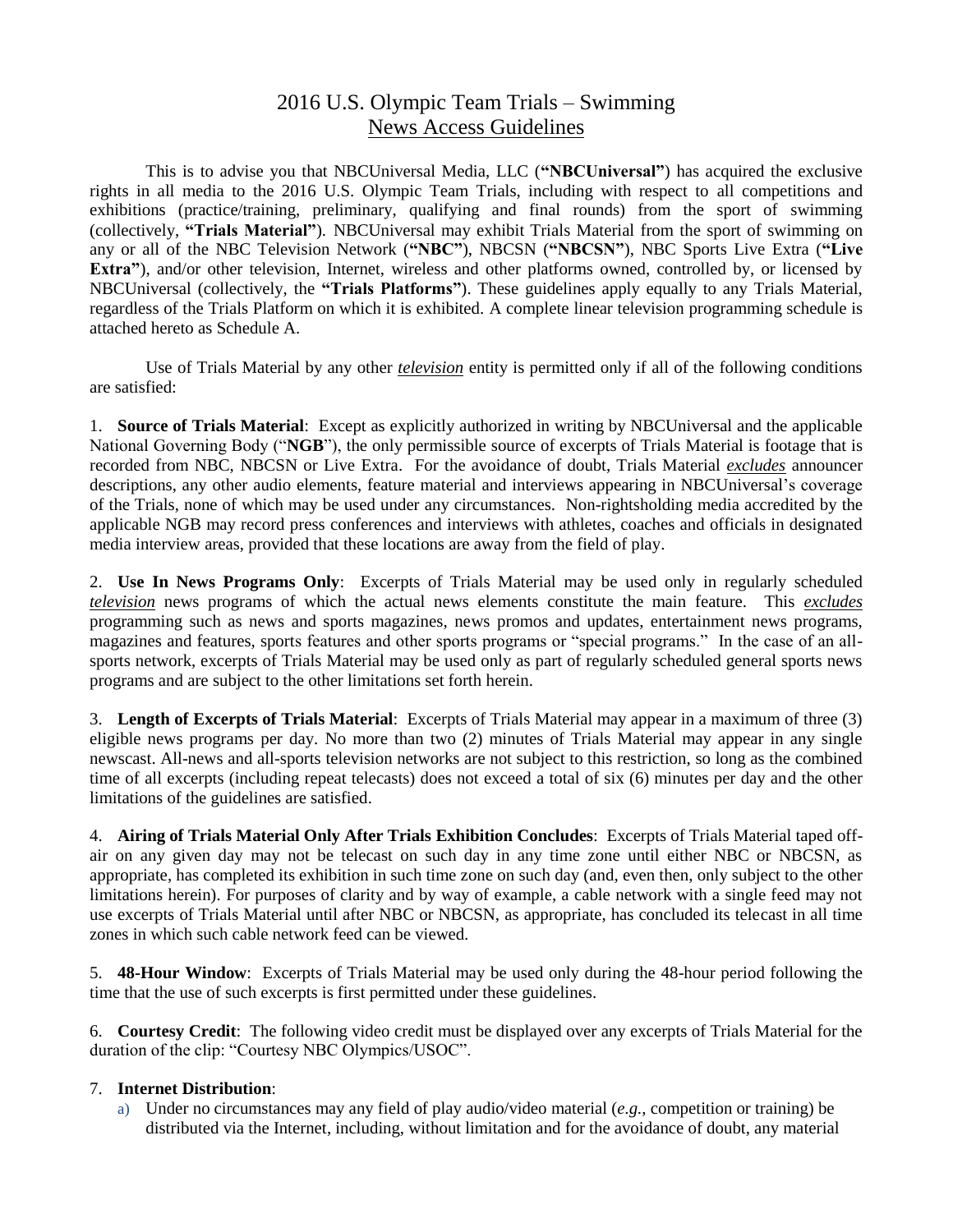that resembles or approximates "coverage" (*e.g.*, race calls and other real-time descriptions and accounts of competition). For the avoidance of doubt, it is prohibited to tape any portion of NBCUniversal's coverage "off-air" and distribute such coverage via the Internet. In addition, Trials Material archived via NBCUniversal's digital media player may not be embedded on third-party websites without the express prior written consent of NBCUniversal. Notwithstanding the foregoing, interviews with participants (*e.g.*, athletes, coaches, officials) that are conducted in designated media interview areas away from the field of play, material recorded at press conferences, and certain material recorded at designated training sessions upon the explicit authorization of the applicable NGB (after having received permission from NBCUniversal) may be distributed via the Internet (collectively, the "**Internet Material**").

- b) Internet Material may be used only in news coverage and features related to the 2016 U.S. Olympic Team Trials and the 2016 Rio Olympic Games. Internet Material may not be used to promote any other events, programs, or services.
- c) Internet Material must be accompanied by a link to [http://liveextra.nbcsports.com.](http://liveextra.nbcsports.com/)
- d) Although there is no specific limitation with respect to the length and volume of permissible Internet Material, any such distribution should conform to the spirit of these guidelines generally.
- e) The exploitation of any Internet Material must be delayed until 30 minutes after its capture. For the avoidance of doubt, Internet Material may not be distributed live, including, without limitation, via technologies such as Periscope, Facebook Live, etc.
- f) Internet Material may not be sponsored and/or cannot contain an association with a sponsor or advertiser.
- g) Internet Material may not be made available solely to paid subscribers of a website or other service's content (*i.e.*, such material must be made available in front of any pay wall).
- h) All Internet Material must be removed from the Internet no later than August 5, 2016.